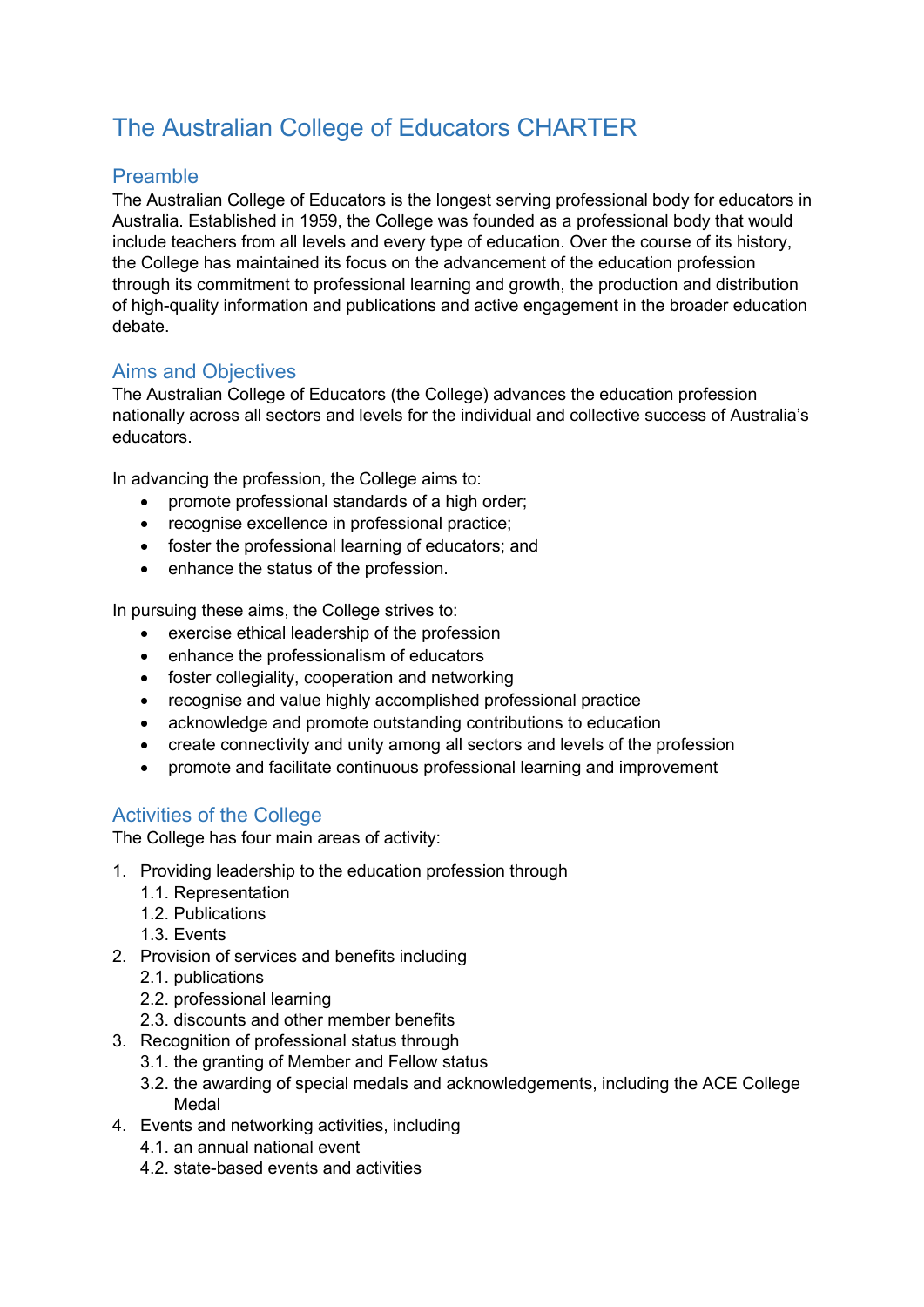#### Membership

The College offers annual membership subscriptions that confer a range of benefits and services. Through this annual subscription, education professionals are considered members of the College and afforded member status based on professional achievements and on-going professional learning and development.

Current membership status categories include:

- Associate Members students and beginning professionals who aim to achieve Member status
- Members professionals who have demonstrated a high standard of professional practice
- Fellows professionals who have demonstrated an exceptional standard of professional practice
- Life Members professionals recognised by the College as having made an exceptional contribution to the profession and the College over a period of years.

Membership status is dependent on the individual maintaining their financial subscription to the College.

Members participate actively in shaping and driving the College through a variety of mechanisms and ensuring the continued high status and value of membership, but do not hold the legal status of owners of the College.

#### *Rights and Responsibilities*

An annual membership subscription to the College confers certain rights and responsibilities including:

- Members of the College with the Status of Member may use the post-nominal MACE
- Members of the College with the Status of Fellow may use the post-nominal FACE
- Members are provided with a range of member benefits, details of which are included with annual subscription.

Members of the College are expected to demonstrate the values and ethics expected of a recognised member of the College.

Members of the College are required to agree and adhere to the ACE Code of Conduct.

Members must provide (if requested) relevant evidence relating to qualifications and certifications in order to have membership conferred.

#### *Eligibility*

To be eligible for membership a person must have a graduate qualification in education or training.

Individuals currently studying an education qualification (pre-service) at a recongised institution are eligible to apply for associate membership of the College.

Consideration will be given to individuals with equivalent qualifications or experience in education.

The adequacy and acceptability of the qualifications of any applicant for a membership subscription shall be on the recommendation of the Director to the ACE Advisory Board whose decision on the issue shall be absolute and final.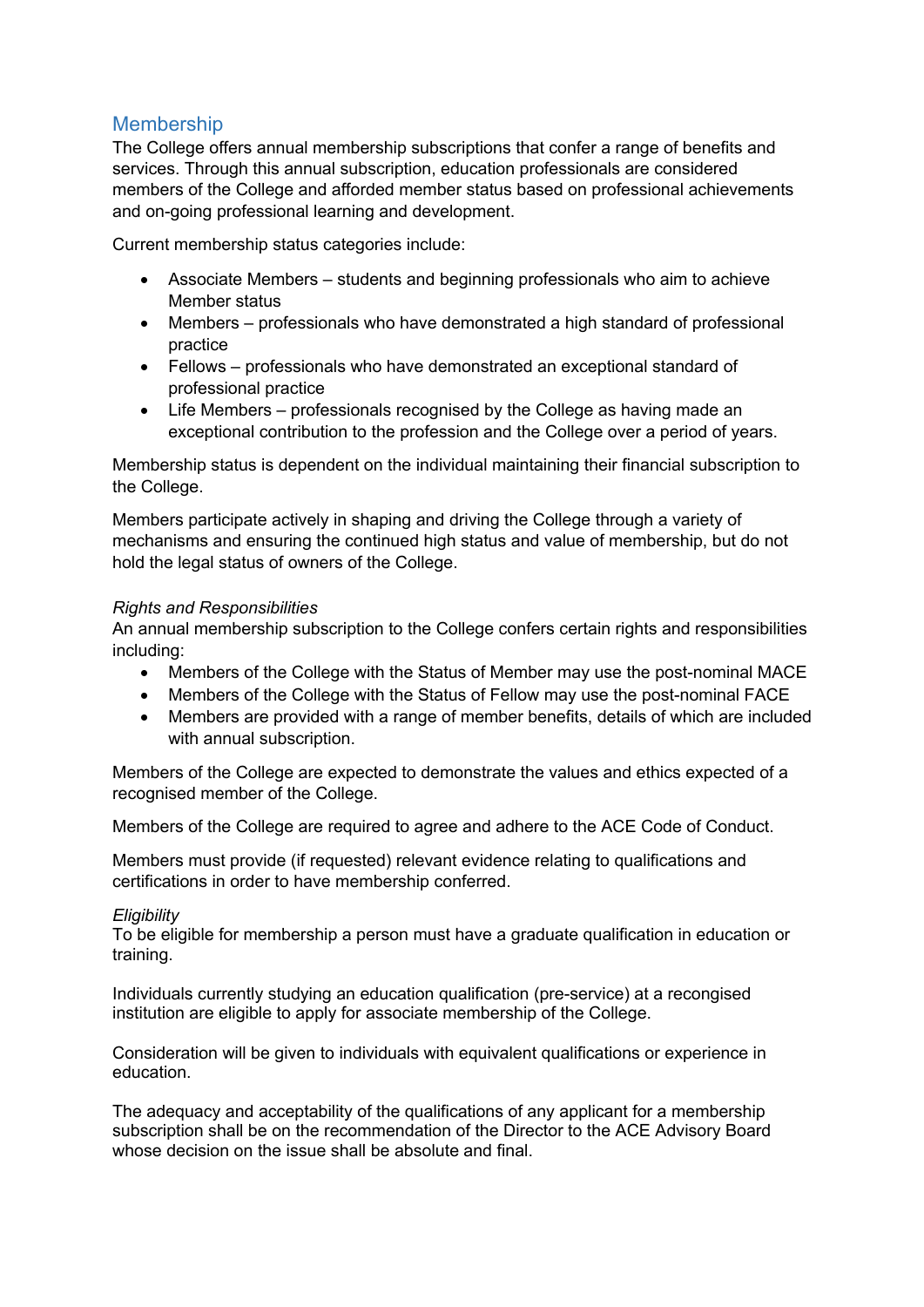#### *Revocation of Membership*

An individual may have their membership rescinded if:

- Written notification is given to the College Director specifying the member's desire to cease their subscription. No refund will be given for current year subscriptions.
- Non-payment of subscription
	- $\circ$  If the subscription is in arrears by three months, the membership will be cancelled, and the member will have to reapply for membership
	- $\circ$  If a monthly membership subscription is in arrears by two months the membership will be cancelled, and the member will have to reapply for membership and pay the annual subscription fee up front
- Members who through their actions do not demonstrate the values of the College as outlined in the ACE Code of Conduct or bring the College into disrepute will be removed from the membership list and have their status revoked.
- Membership revocation process:
	- $\circ$  The Director, Australian College of Educators will investigate the actions that have been identified as not demonstrating the values of the College and provide a report to the ACE National Board for consideration
	- $\circ$  The Member will be afforded the opportunity to respond to the issues raised and provide a written response to the National Board for consideration
	- $\circ$  The ACE National Board will review the information provided and make recommendation to the Director on the member's status
	- $\circ$  The Director, Australian College of Educators will provide the member with a written determination on their membership to the College

#### ACE National Board

The ACE National Board is an advisory board responsible for providing direction and oversight of the College and its activities and promoting and advocating for the College. The Board is responsible for developing the College's Strategic Plan and provides advice and direction on College matters.

The National Board shall consist of no fewer than five (5) members and not more than nine (9) members, made up as follows:

- (i) two (2) officers being the Chair (referred to as the President of the College) and the Deputy Chair;
- (ii) three (3) members appointed by the National Board from the ACE membership via an application process; and
- (iii) up to four (4) Co-opted members at least one of whom must have financial expertise.

Members of the National Board do not have legal responsibility for the governance of the College, which was transferred to the Australian Council for Educational Research in July 2019.

#### ACE National Board Sub-Committees

The ACE National Board may establish Board Sub-Committees to deal with specific College activities. The structure, membership and terms of reference of these sub-committees will be determined by the ACE National Board.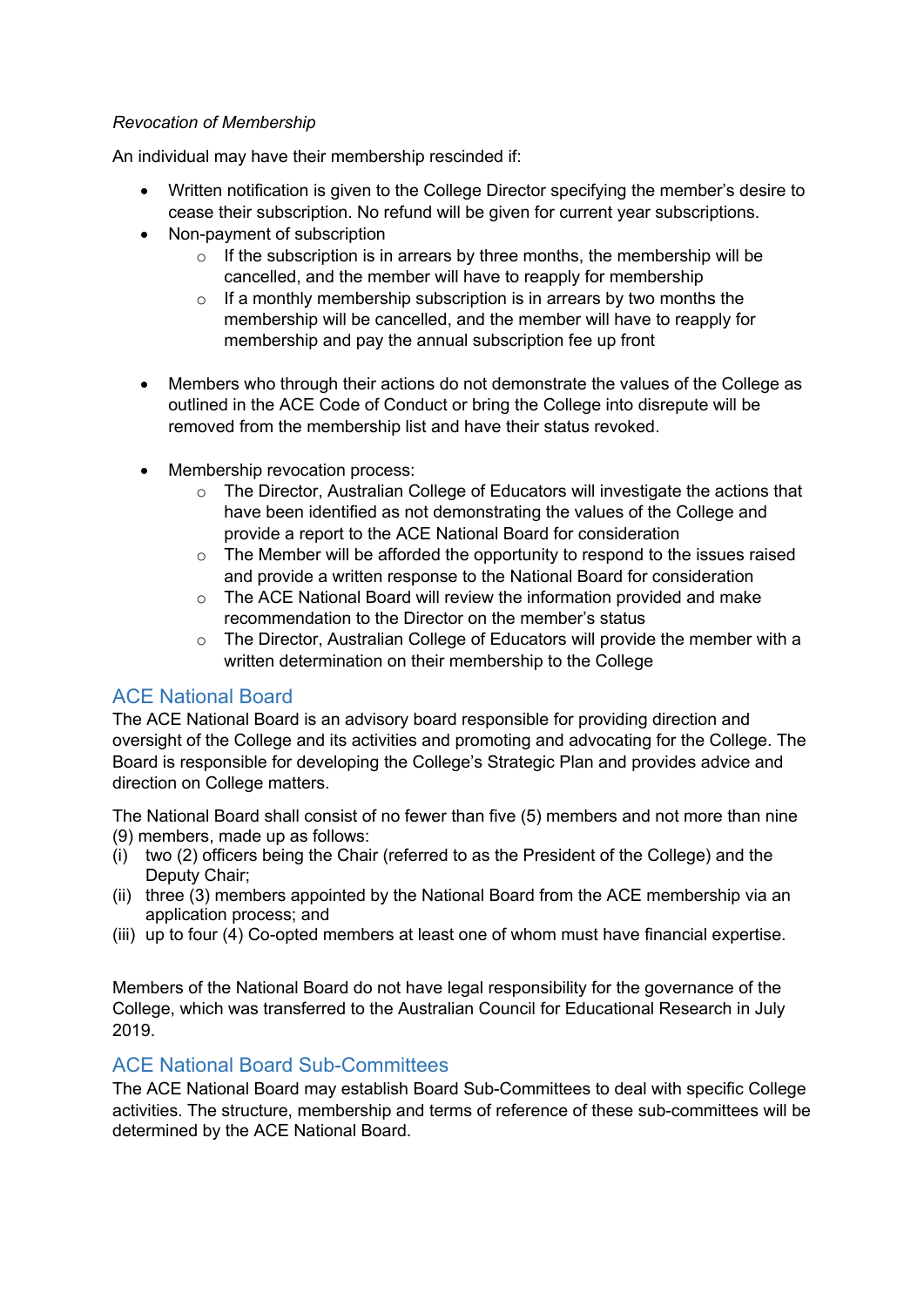#### ACE National Office

The ACE National Office, led by the Director, Australian College of Educators, manages all aspects of College operations and is responsible for the development and implementation of the Strategic Plan and the College's financial sustainability.

#### ACE Branches

Branches of the College may be established at State and regional level with the specific purpose of:

- Promoting College Membership at a local level
- § Coordinating regional events to encourage Collegiality and professional learning opportunities

#### *Establishment*

Financial ACE Members within a State or Region may, with the approval of the ACE Board establish a Branch.

Members of each ACE Branch shall operate in accordance with the ACE Branches Terms of Reference.

Members of ACE Branches must adhere to the policies and procedures of the Australian College of Educators.

ACE Branches will be reviewed annually by the ACE National Board to determine their continuation. A branch may be dissolved by the ACE National Board.

#### ACE Special Interest Groups (SIGs)

College members may make application to the ACE National Board to establish an ACE Special Interest Group (SIG).

ACE SIGs shall operate in accordance with the ACE Special Interest Groups Terms of Reference.

Special Interest Groups will be reviewed annually by the ACE National Board to determine their continuation. A special interest group may be dissolved by the ACE National Board.

## **Definitions**

None required

Related Policies and Procedures Australian College of Educators Branches Terms of Reference

Review Criteria Policy will be reviewed every two years

Responsible Officer Director – Australian College of Educators

**Contact** ACE National Office